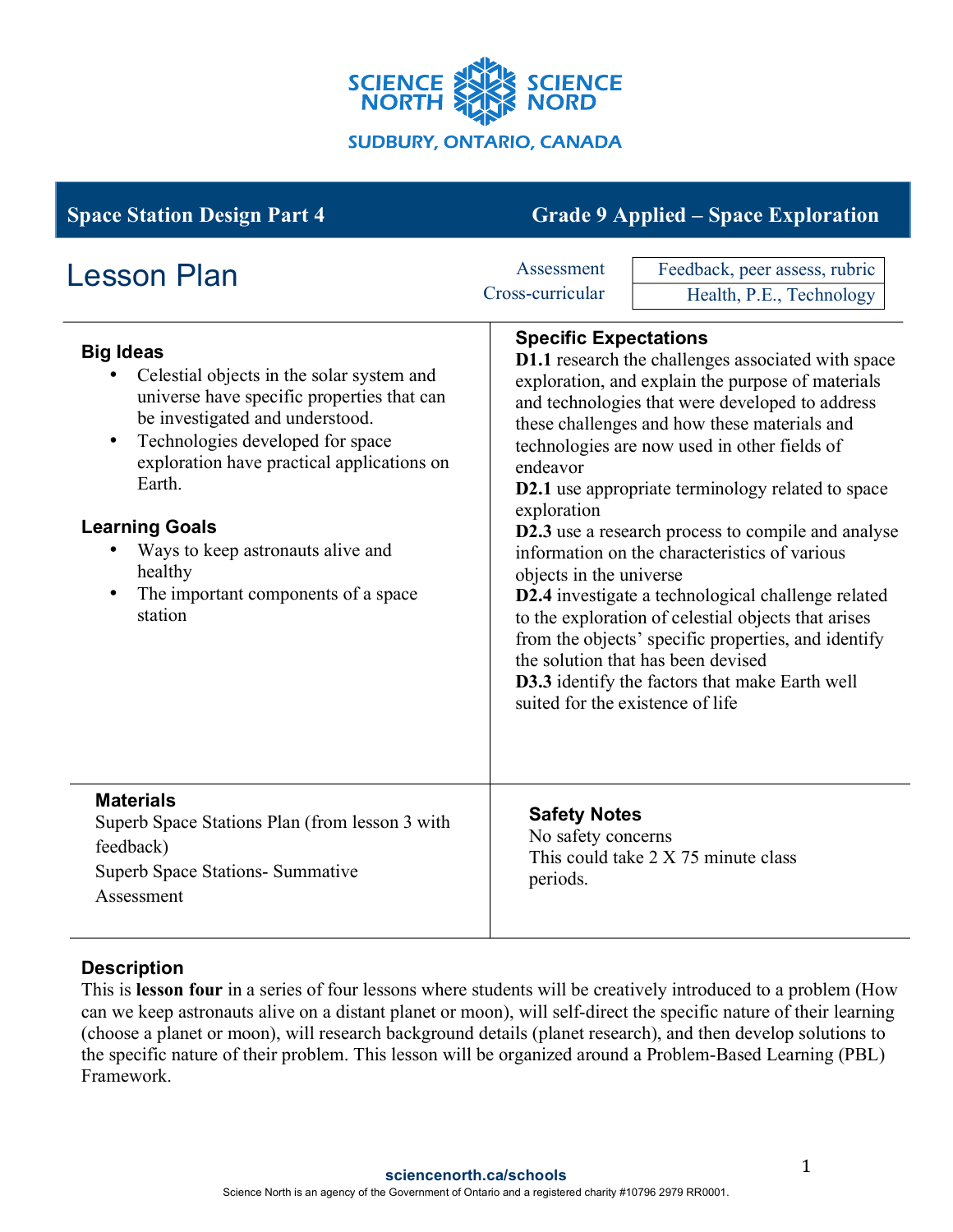## **Introduction**

- This lesson will likely take 2 X 75 min periods
- The teacher will return the one copy of Superb Space Stations Plan (from the previous lesson) with descriptive feedback added to each group. Group members should be given time to read and discuss the descriptive feedback and must show evidence to making changes to their plan to take this feedback into account.

## **Action**

- Once groups can show the teacher that they have taken the feedback into account and made appropriate changes to their space station plan they should be provided with a whiteboard, chart paper, space on a room chalkboard, or drawing palate on a computer.
	- o Groups will cooperatively convert their space station plan from lesson 3 into a 2 dimentional top-view diagram of their space station.
- As students work in their sketches the teacher should move throughout the classroom to ask probing questions about design choices.
	- o Ex. "I notice that your bathroom and your water purifier are on different sides of the station. Why might that be a problem?" OR "I don't see any way that you're producing electricity for your space station. How do you plan to do that?".

### GALLERY WALK:

- After sketching their space station fully, they will engage in a gallery walk for casual peer assessment.
- Half of the group members will stay with their sketch while half will rotate around the room, group to group.
- At each stop, the group member(s) remaining will describe their planet or moon and their station design decisions.
- Once a full rotation has happened, group members will switch places and the full rotation will start again.
	- o The intent of this Gallery Walk is twofold. It allows students to see other innovative solutions while also giving them time to verbally practice discussing their work for their interview assessment.

# BUILD STATIONS (OPTIONAL):

- Teachers may choose to have students construct their space stations as 3-D models using cardboard, boxboard, or other available materials.
	- o While this can be time consuming (1 period or more) it may provide students more time to reflect on and improve their problem solving.
	- o It can also allow them to model sections of their space station that can't be done in 2-D.
- Groups will be interviewed by their teacher and scored on a rubric based on how well they can answer questions about their space station drawing or model.
	- o Although groups may be interviewed together, students will be asked and must answer questions individually without help from their peers, making this an individual assessment.